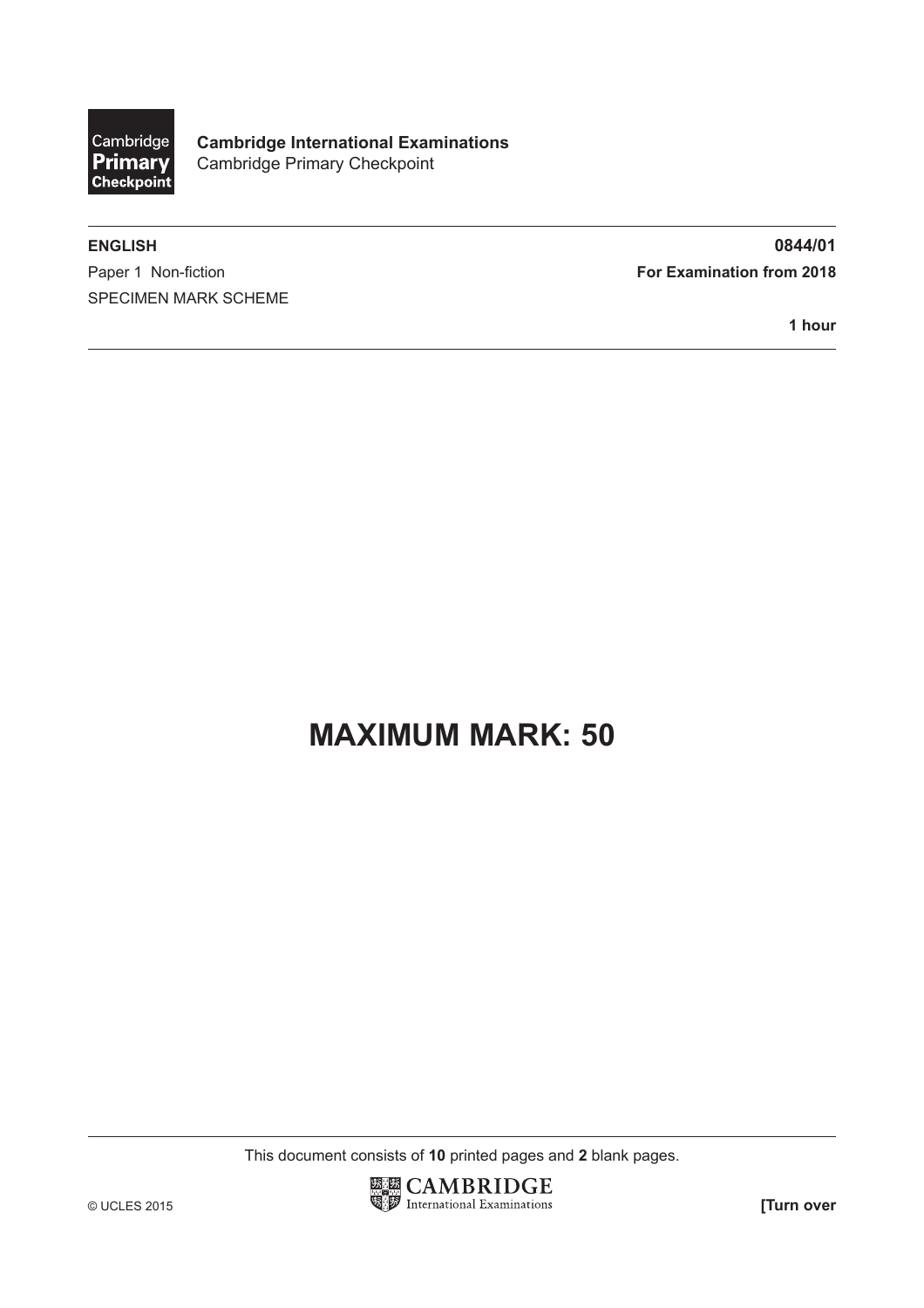The Cambridge Primary Checkpoint reporting strand and sub-strand is shown for each question.

The Reading reporting strand has four sub-strands:

- Rx Explicit meaning
- Ri Implicit meaning
- Rw Language and structure of a text
- Rv Purpose and viewpoint

The Writing reporting strand has four sub-strands:

- Wa Content/ purpose and audience
- Wt Text structure
- Wp Sentence structure
- Ws Spelling

#### **Section A: Reading**

| <b>Question</b> | <b>Answer</b>                                                                                          | <b>Marks</b> |
|-----------------|--------------------------------------------------------------------------------------------------------|--------------|
| 1               | Name one thing that affects the taste of cacao beans.                                                  |              |
|                 | Award 1 mark for one of the following:                                                                 |              |
|                 | where the tree is grown / where the beans comes from<br>$\bullet$<br>the age of the tree.<br>$\bullet$ |              |
|                 | Rx                                                                                                     |              |

| <b>Question</b> | <b>Answer</b>                                                                                                                                                                                                                                                                                                                            | <b>Marks</b> |
|-----------------|------------------------------------------------------------------------------------------------------------------------------------------------------------------------------------------------------------------------------------------------------------------------------------------------------------------------------------------|--------------|
| $\overline{2}$  | 'This ensures the flavour of the chocolate is consistent over time.'<br>$(lines 8-9)$<br>Explain in your own words what 'consistent over time' means.<br>Award 1 mark for an answer that recognises 'consistent over time' means the<br>flavour does not change, e.g:<br>always the same<br>$\bullet$<br>never different/changing.<br>Rx |              |
|                 |                                                                                                                                                                                                                                                                                                                                          |              |

| <b>Question</b> | <b>Answer</b>                                                       | <b>Marks</b> |
|-----------------|---------------------------------------------------------------------|--------------|
| 3               | Number these processes from the text to show the correct order.     |              |
|                 | The first process has been numbered for you.                        |              |
|                 | Award 1 mark for correctly numbering all the processes:             |              |
|                 | grinding<br>$\frac{4}{2}$<br>roasting<br>weighing<br>3<br>winnowing |              |
|                 | <b>Rx</b>                                                           |              |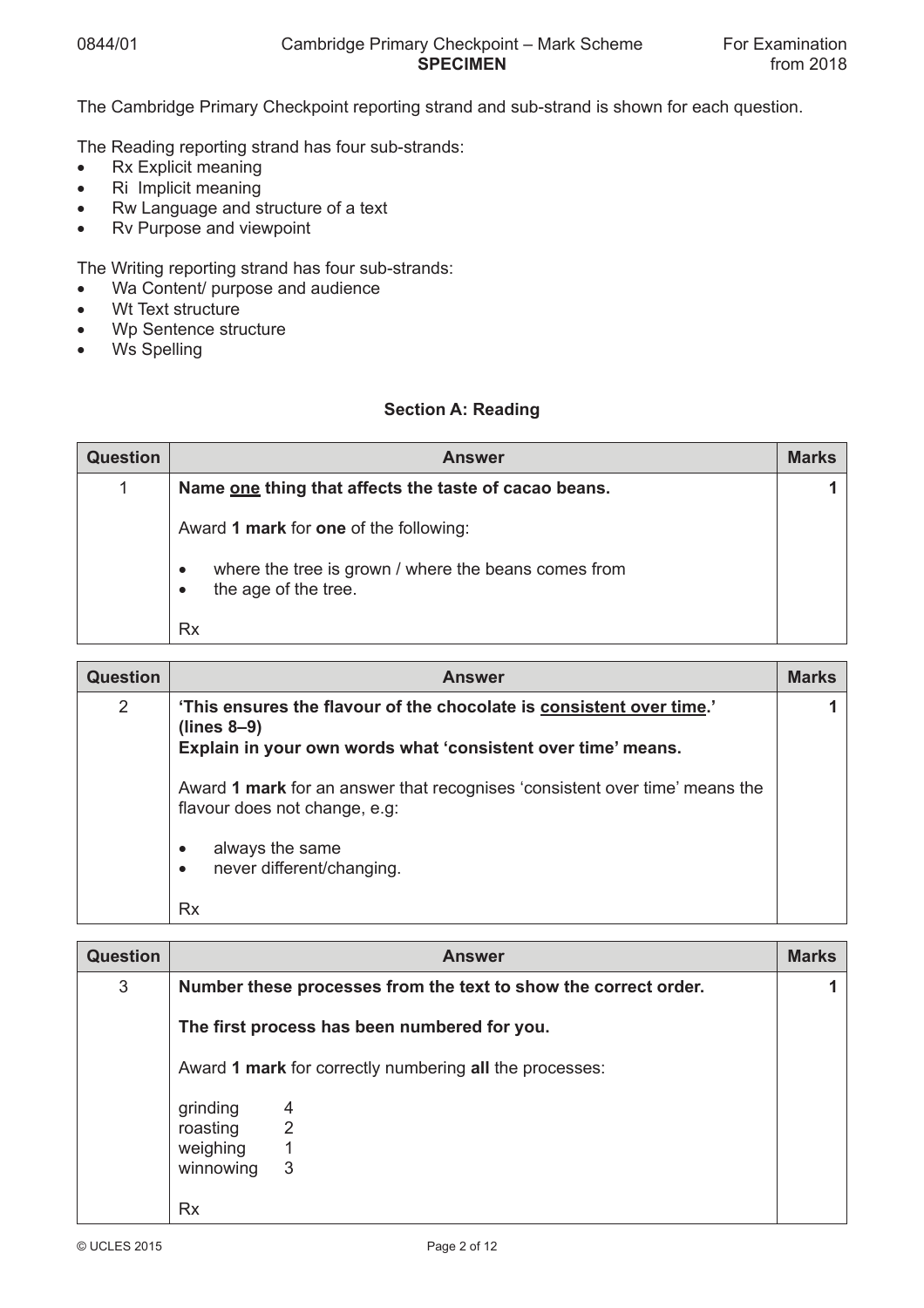| <b>Question</b> | <b>Answer</b>                                                        | <b>Marks</b> |
|-----------------|----------------------------------------------------------------------|--------------|
| 4               | Give one word from the text to describe how chocolate liquor tastes. |              |
|                 | Award 1 mark for the following:                                      |              |
|                 | bitter.                                                              |              |
|                 | <b>Rx</b>                                                            |              |

| <b>Question</b> | <b>Answer</b>                                                                                                           | <b>Marks</b> |
|-----------------|-------------------------------------------------------------------------------------------------------------------------|--------------|
| 5               | Name two ingredients that are added to the chocolate liquor to make it<br>taste better.                                 |              |
|                 | Award 1 mark for two of the following:<br>sugar<br>$\bullet$<br>vanilla<br>$\bullet$<br>milk.<br>$\bullet$<br><b>Rx</b> |              |

| <b>Question</b> | <b>Answer</b>                        | <b>Marks</b> |
|-----------------|--------------------------------------|--------------|
| 6               | Why is 'conching' important?         |              |
|                 | Award 1 mark for the following:      |              |
|                 | to improve the texture.<br>$\bullet$ |              |
|                 | <b>Rx</b>                            |              |

| <b>Question</b> | <b>Answer</b>                                                                                                      | <b>Marks</b> |
|-----------------|--------------------------------------------------------------------------------------------------------------------|--------------|
| 7(a)            | Tick $(\check{v})$ two boxes to show phrases which use the passive form of a<br>verb.                              |              |
|                 | Award 1 mark for each correctly identified phrase, up to a maximum of<br>2 marks:                                  |              |
|                 | 'After the beans have been collected'<br>$\bullet$<br>" they are transported to chocolate factories".<br>$\bullet$ |              |
|                 | Boxes 1 and 4 should be ticked.                                                                                    |              |
|                 | Do not accept answers where more than two options have been ticked.                                                |              |
|                 | <b>Rw</b>                                                                                                          |              |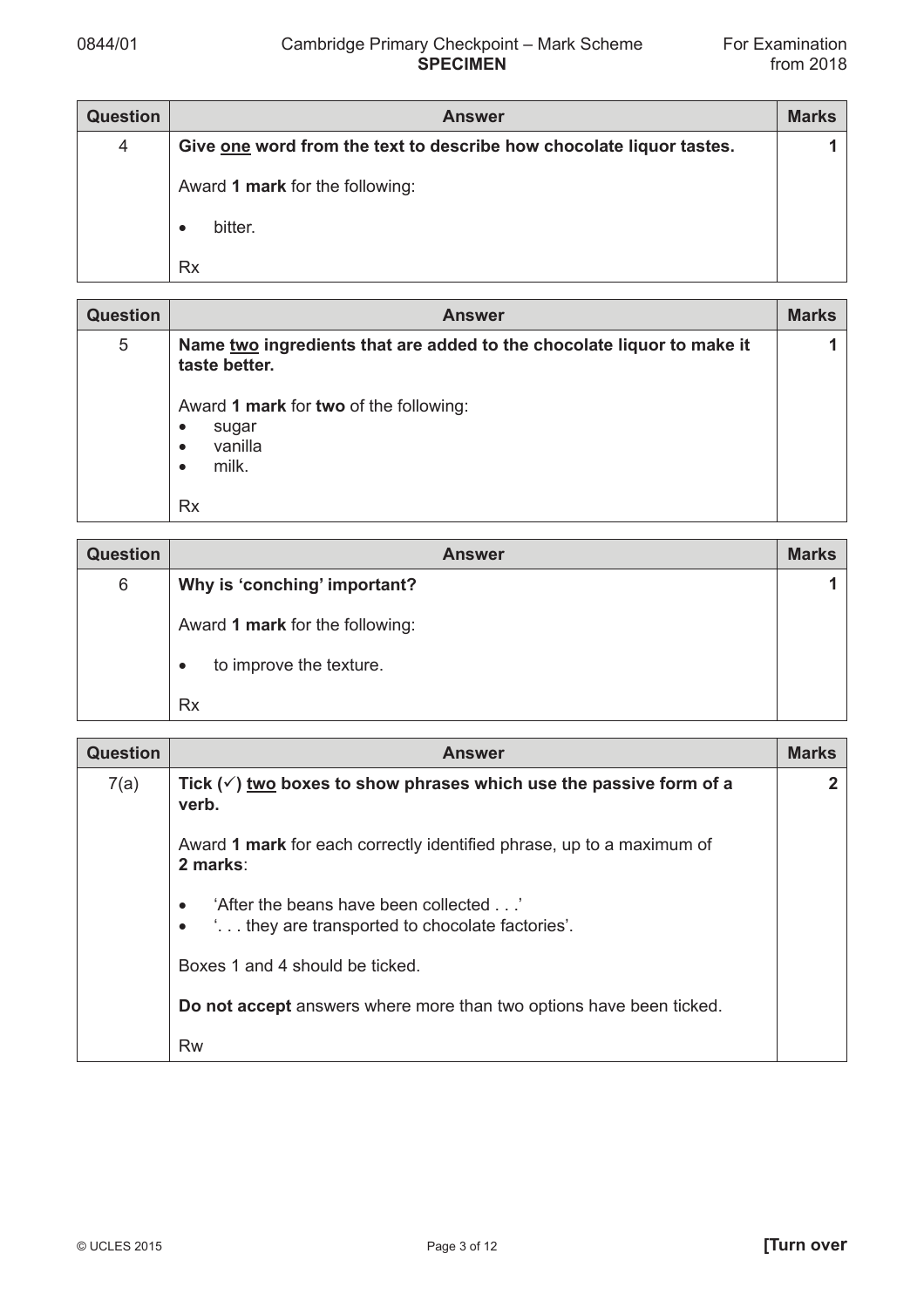| <b>Question</b> | <b>Answer</b>                                                                                                                                                                                                                                                                                                                                                                                                                                                        | <b>Marks</b> |
|-----------------|----------------------------------------------------------------------------------------------------------------------------------------------------------------------------------------------------------------------------------------------------------------------------------------------------------------------------------------------------------------------------------------------------------------------------------------------------------------------|--------------|
| 7(b)            | Why is the passive form of the verb often used in Text A?                                                                                                                                                                                                                                                                                                                                                                                                            |              |
|                 | Award 1 mark for an answer that recognises that using the passive verb<br>focuses on the process (rather than the people doing the process), e.g.<br>to describe the process<br>$\bullet$<br>the process is more important than who is doing it<br>$\bullet$<br>it doesn't matter who is doing the process<br>$\bullet$<br>the object is more important than the subject<br>$\bullet$<br>the topic is about chocolate, not who is making the chocolate.<br>$\bullet$ |              |
|                 | Rv                                                                                                                                                                                                                                                                                                                                                                                                                                                                   |              |

| <b>Question</b> | <b>Answer</b>                                                                                                                                                                                                                                                | <b>Marks</b> |
|-----------------|--------------------------------------------------------------------------------------------------------------------------------------------------------------------------------------------------------------------------------------------------------------|--------------|
| 8(a)            | Give three connectives used to show time in the text.                                                                                                                                                                                                        |              |
|                 | Award 1 mark for any three of the following:                                                                                                                                                                                                                 |              |
|                 | after<br>$\bullet$                                                                                                                                                                                                                                           |              |
|                 | next                                                                                                                                                                                                                                                         |              |
|                 | then                                                                                                                                                                                                                                                         |              |
|                 | finally.<br>$\bullet$                                                                                                                                                                                                                                        |              |
|                 | <b>Rw</b>                                                                                                                                                                                                                                                    |              |
| 8(b)            | Explain why connectives are used to show time in this text.                                                                                                                                                                                                  |              |
|                 | Award 1 mark for an answer that recognises that the purpose of time<br>connectives in this text is to put processes into chronological order, e.g.<br>to sequence events<br>$\bullet$<br>to show the order in which things happen.<br>$\bullet$<br><b>Rw</b> |              |

| <b>Question</b> | <b>Answer</b>                                                         | <b>Marks</b> |
|-----------------|-----------------------------------------------------------------------|--------------|
| 9               | What are the people who teach chocolate-making at the parties called? |              |
|                 | Award 1 mark for the following:                                       |              |
|                 | chocolatier(s).<br>٠                                                  |              |
|                 | <b>Rx</b>                                                             |              |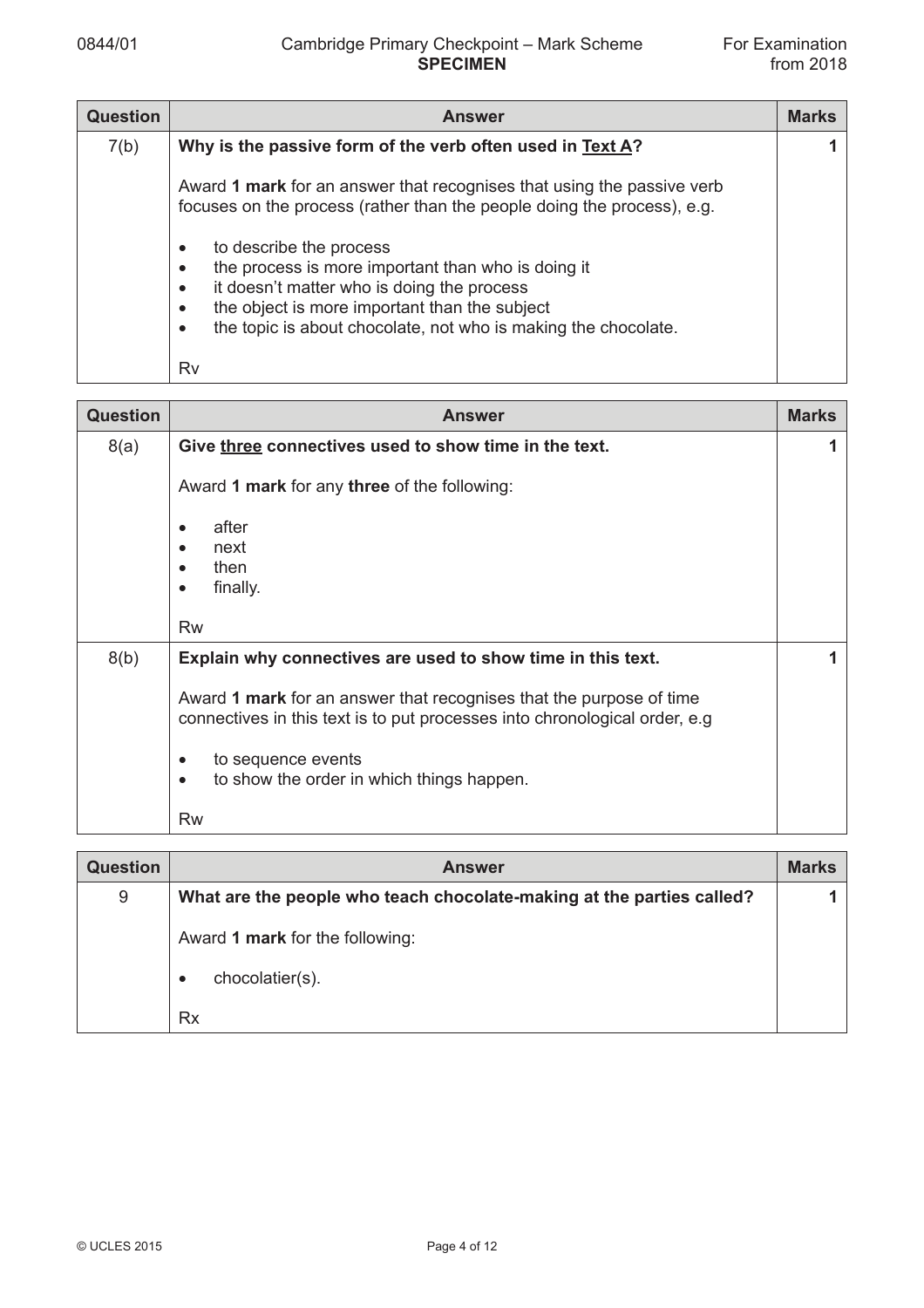| <b>Question</b> | <b>Answer</b>                                                              | <b>Marks</b> |
|-----------------|----------------------------------------------------------------------------|--------------|
| 10(a)           | Name one of the chocolate sweets you can make during the party.            |              |
|                 | Award 1 mark for one of the following:                                     |              |
|                 | (cute) chocolate animals<br>$\bullet$                                      |              |
|                 | (crispy) coconut cups<br>$\bullet$                                         |              |
|                 | (melt-in-the-middle) chocolate stars.<br>$\bullet$                         |              |
|                 | <b>Rx</b>                                                                  |              |
| 10(b)           | Name one of the products you can use to decorate your chocolate<br>sweets. |              |
|                 | Award 1 mark for one of the following:                                     |              |
|                 | caramel sprinkles<br>$\bullet$                                             |              |
|                 | (chocolate-coated) honeycomb crumbs<br>$\bullet$                           |              |
|                 | (very berry) strawberry curls.<br>$\bullet$                                |              |
|                 | <b>Rx</b>                                                                  |              |

| <b>Question</b> | <b>Answer</b>                                                                                                               | <b>Marks</b> |
|-----------------|-----------------------------------------------------------------------------------------------------------------------------|--------------|
| 11(a)           | What technique is 'time will just fly' an example of?                                                                       |              |
|                 | Award 1 mark for the following:                                                                                             |              |
|                 | (a) metaphor.<br>$\bullet$                                                                                                  |              |
|                 | <b>Rw</b>                                                                                                                   |              |
| 11(b)           | Suggest one reason why time will fly.                                                                                       |              |
|                 | Award 1 mark for an answer that recognises that time will fly because there is<br>so much to do OR it is so enjoyable, e.g. |              |
|                 | there are so many activities<br>٠                                                                                           |              |
|                 | children are so busy<br>$\bullet$<br>children have so much fun<br>$\bullet$                                                 |              |
|                 | it is so enjoyable.<br>$\bullet$                                                                                            |              |
|                 | Ri                                                                                                                          |              |

| <b>Question</b> | <b>Answer</b>                                                                                                                                                                       | <b>Marks</b> |
|-----------------|-------------------------------------------------------------------------------------------------------------------------------------------------------------------------------------|--------------|
| 12              | What does the word 'crammed' suggest about the bags?                                                                                                                                |              |
|                 | Award 1 mark for an answer that recognises that the the bags are not just full,<br>but packed with treats, e.g:<br>the bags are very full<br>the bags are overflowing.<br>$\bullet$ |              |
|                 | Ri                                                                                                                                                                                  |              |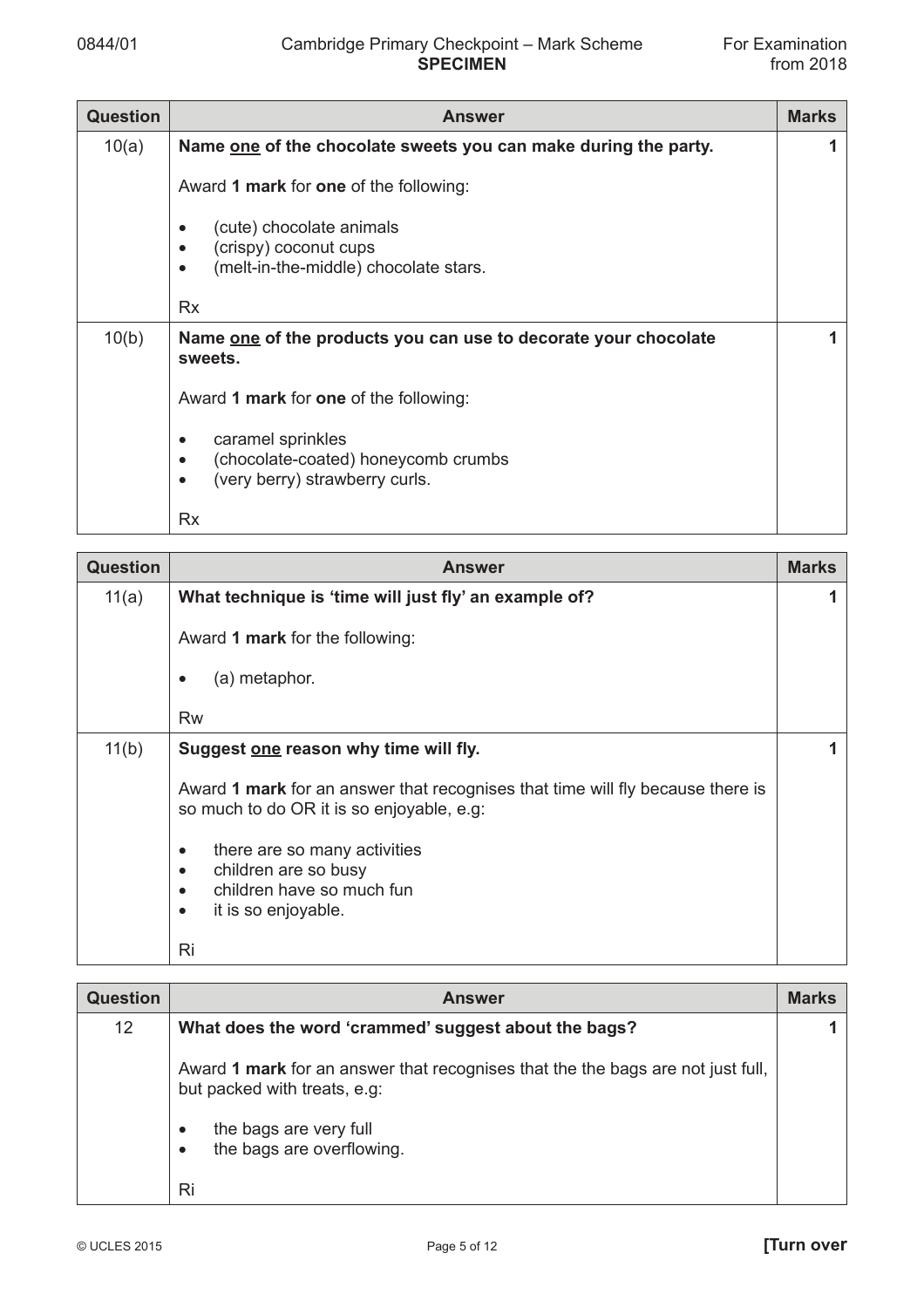| <b>Question</b> | <b>Answer</b>                                                                                                                                                      | <b>Marks</b> |
|-----------------|--------------------------------------------------------------------------------------------------------------------------------------------------------------------|--------------|
| 13              | Give two examples of alliteration from the text.                                                                                                                   |              |
|                 | Award 1 mark for any two of the following:                                                                                                                         |              |
|                 | crispy coconut / coconut cups / crispy coconut cups<br>$\bullet$<br>melt-in-the-middle (chocolate stars)<br>$\bullet$<br>fantastically fun (parties).<br>$\bullet$ |              |
|                 | Do not accept 'cute chocolate'.                                                                                                                                    |              |
|                 | <b>Rw</b>                                                                                                                                                          |              |

| <b>Question</b> | <b>Answer</b>                                                                                                                                                                                                                                                                                                                                                                                                                                                                                                                                                                                                                                                                                                  | <b>Marks</b> |
|-----------------|----------------------------------------------------------------------------------------------------------------------------------------------------------------------------------------------------------------------------------------------------------------------------------------------------------------------------------------------------------------------------------------------------------------------------------------------------------------------------------------------------------------------------------------------------------------------------------------------------------------------------------------------------------------------------------------------------------------|--------------|
| 14              | Explain three ways the last paragraph is different from the rest of the<br>text.                                                                                                                                                                                                                                                                                                                                                                                                                                                                                                                                                                                                                               | 3            |
|                 | Award 1 mark each for any of the following differences in relation to purpose,<br>audience or style, up to a maximum of 3 marks:                                                                                                                                                                                                                                                                                                                                                                                                                                                                                                                                                                               |              |
|                 | The first three paragraphs use very descriptive, powerful words and are<br>٠<br>full of opinions. / The last paragraph uses factual language.<br>The first three paragraphs use descriptive language but the last<br>٠<br>paragraph doesn't use descriptive language.<br>The author is persuading the target audience to have a chocolate party in<br>$\bullet$<br>the first three paragraphs.<br>The author is giving details (information/facts) about the parties/<br>$\bullet$<br>appropriate age group and party times in the last paragraph.<br>The first three paragraphs are directed towards the children.<br>$\bullet$<br>the last paragraph is giving information directed to parents.<br>$\bullet$ |              |
|                 | <b>Rw</b>                                                                                                                                                                                                                                                                                                                                                                                                                                                                                                                                                                                                                                                                                                      |              |

| <b>Question</b> | <b>Answer</b>                                                                                                             | <b>Marks</b> |
|-----------------|---------------------------------------------------------------------------------------------------------------------------|--------------|
| 15              | Give two ways these short sentences are similar.                                                                          |              |
|                 | Award 1 mark for any two of the following:                                                                                |              |
|                 | simple sentences<br>$\bullet$<br>exclamation marks<br>$\bullet$<br>the use of first person plural / we / us.<br>$\bullet$ |              |
|                 | <b>Rw</b>                                                                                                                 |              |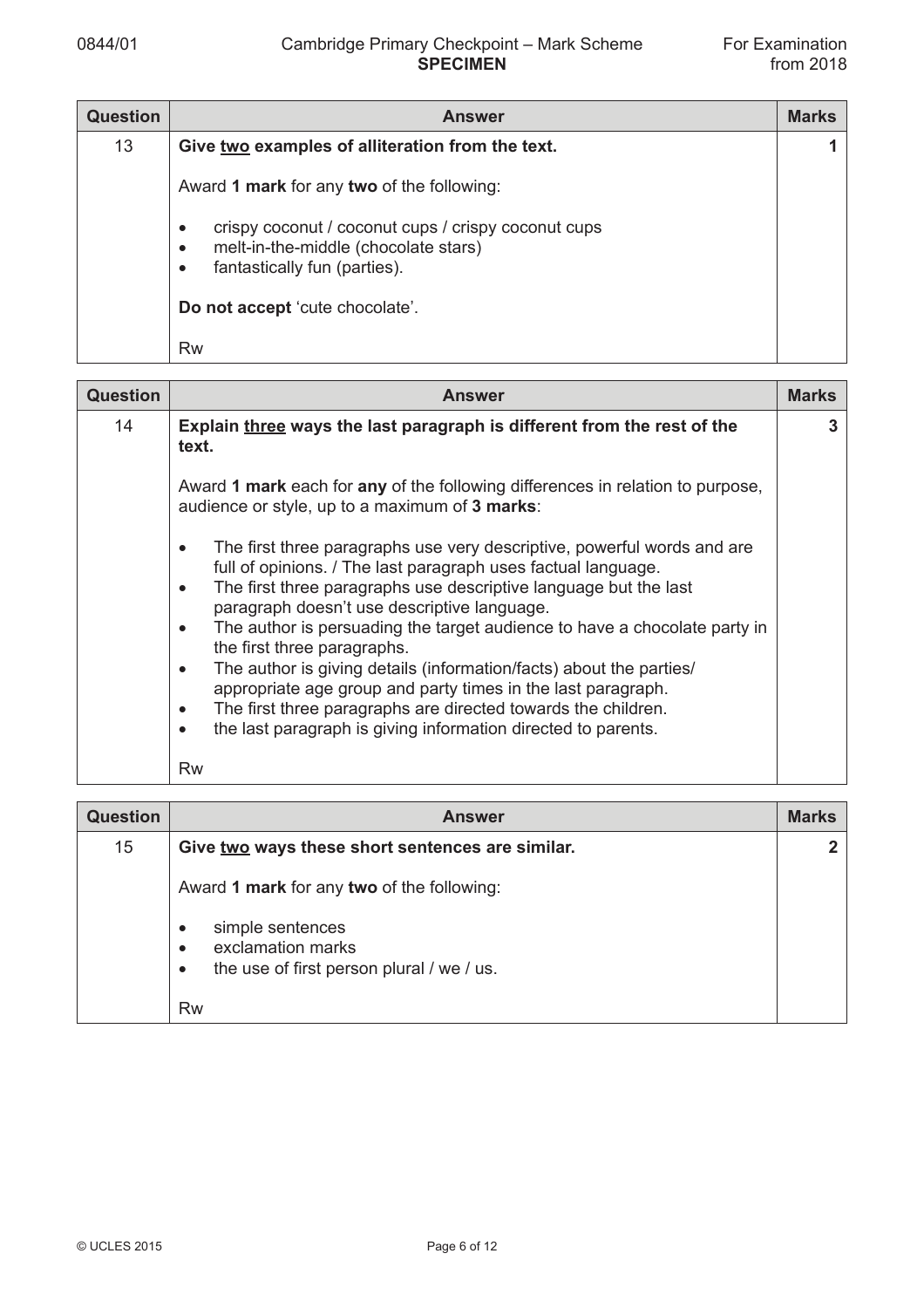| <b>Question</b> | <b>Answer</b>                                                                                                                             | <b>Marks</b> |
|-----------------|-------------------------------------------------------------------------------------------------------------------------------------------|--------------|
| 16(a)           | What is the purpose of Text A?                                                                                                            | 1            |
|                 | Award 1 mark for an answer that recognises the purpose of the first text as<br>explanatory e.g:                                           |              |
|                 | to explain<br>$\bullet$<br>to describe the process of making chocolate.<br>$\bullet$                                                      |              |
|                 | Rv                                                                                                                                        |              |
| 16(b)           | What is the purpose of Text B?                                                                                                            |              |
|                 | Award 1 mark for an answer that recognises the purpose of the second text<br>as persuasive e.g.:                                          |              |
|                 | to persuade<br>$\bullet$<br>to draw people into having a chocolate party / to make people want to<br>$\bullet$<br>have a chocolate party. |              |
|                 | Rv                                                                                                                                        |              |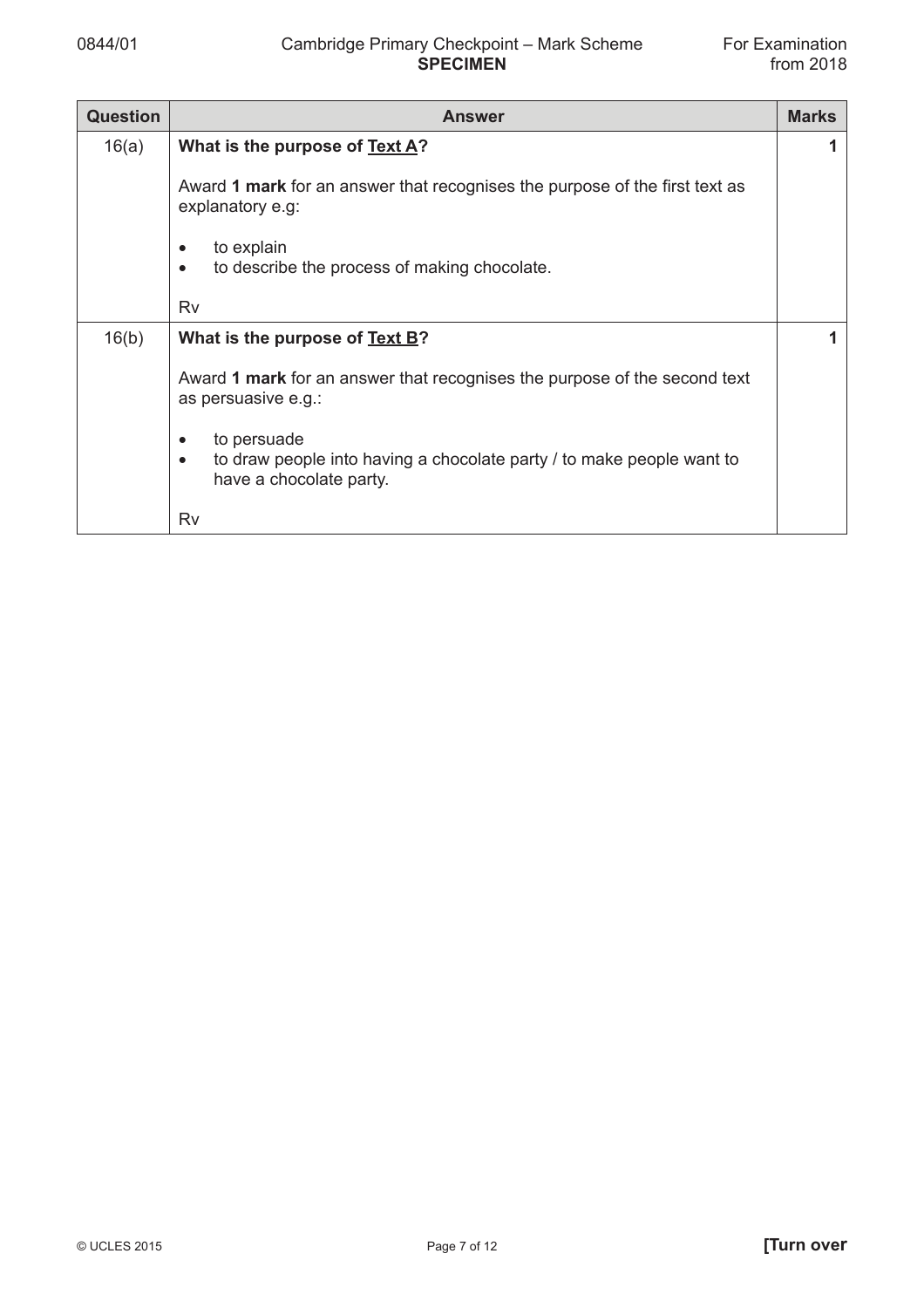#### **BLANK PAGE**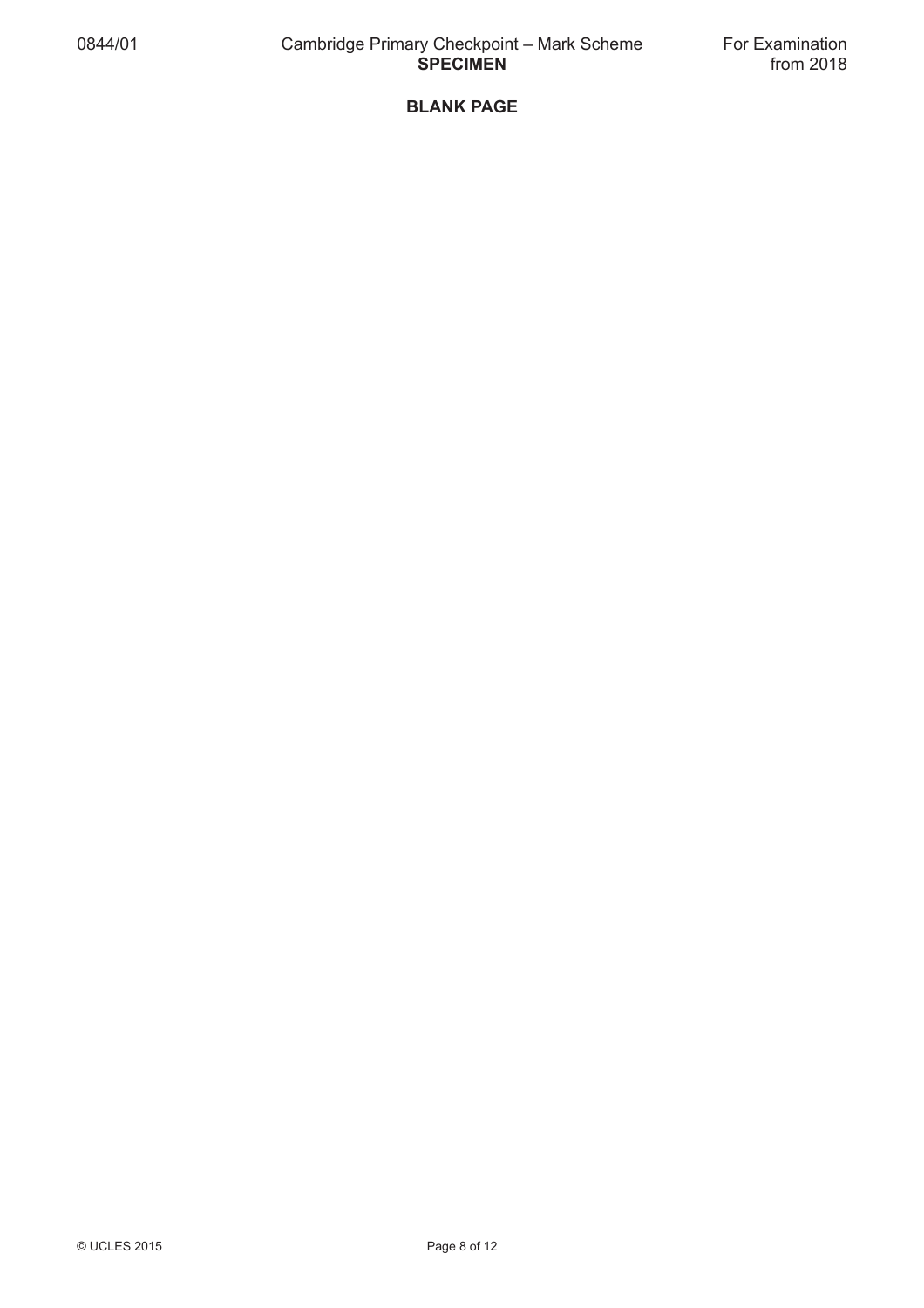### **Section B: Writing**

| <b>Question</b>  | <b>Answer</b>                                                                                                                                                                                                                                                                                                                                                                                                                                 | <b>Marks</b> |
|------------------|-----------------------------------------------------------------------------------------------------------------------------------------------------------------------------------------------------------------------------------------------------------------------------------------------------------------------------------------------------------------------------------------------------------------------------------------------|--------------|
| Notes to markers |                                                                                                                                                                                                                                                                                                                                                                                                                                               |              |
| 17               | Marking should always begin from the lowest mark in each column and work upward.<br>A 'best fit' judgement should be made in judging first in which box to place the response and<br>then, within that box, which mark is appropriate.<br>The lower mark within a box should be given if some the criteria have been met but not all.<br>Write a newspaper report for your local newspaper about an incident or event<br>involving chocolate. |              |
| 17               | Content, purpose and audience. (Wa)                                                                                                                                                                                                                                                                                                                                                                                                           | 8            |
|                  | Text structure and organisation. (Wt)                                                                                                                                                                                                                                                                                                                                                                                                         |              |
|                  | Sentence structure and punctuation. (Wp)                                                                                                                                                                                                                                                                                                                                                                                                      |              |
|                  | Spelling (Ws)                                                                                                                                                                                                                                                                                                                                                                                                                                 | 3            |
|                  |                                                                                                                                                                                                                                                                                                                                                                                                                                               | ⊺Total 25⊺   |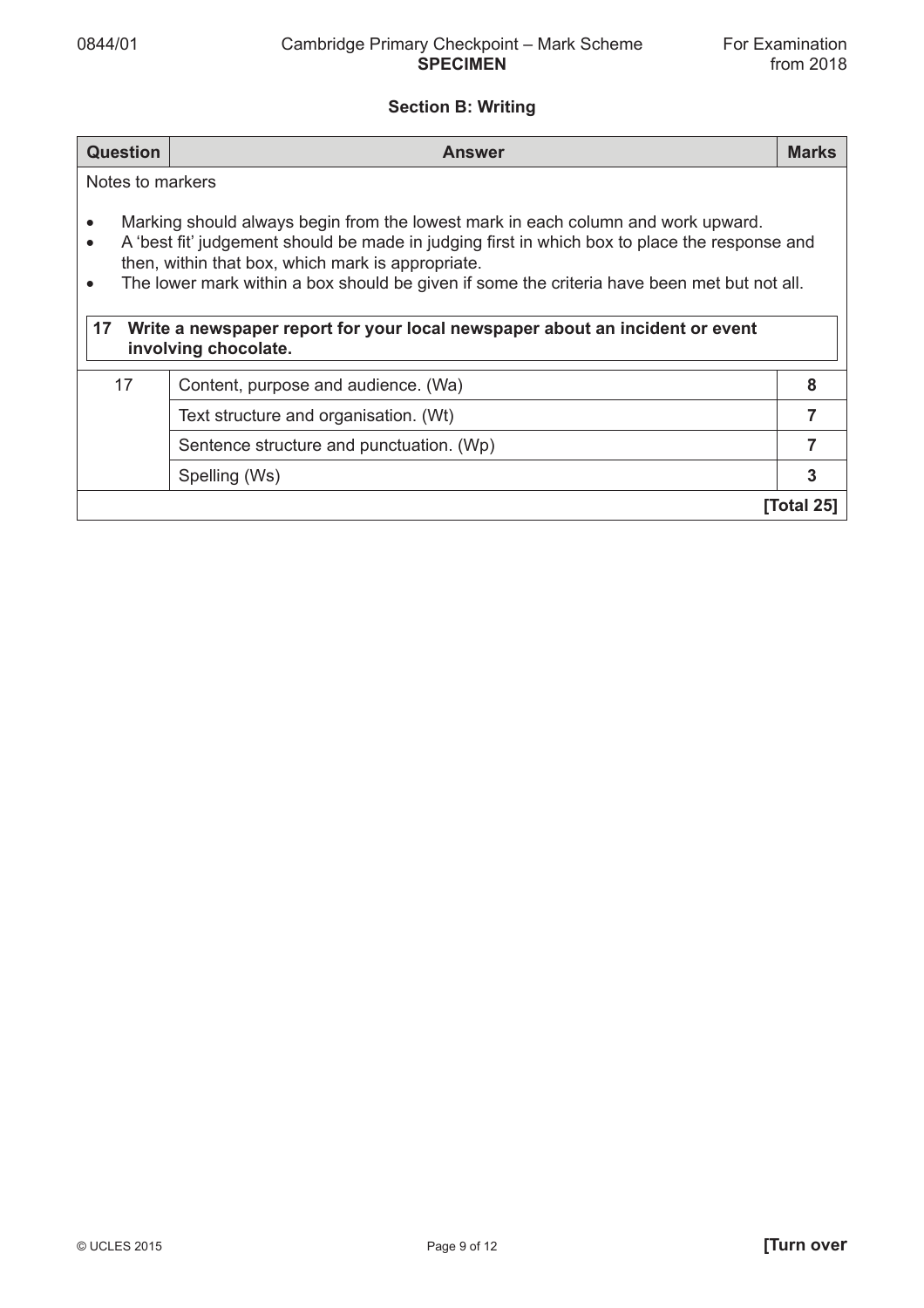## **Section B: Writing grid**

| Content, purpose and audience (Wa)                                                                                                               | <b>Spelling (Ws)</b>                                                                                                                                  |
|--------------------------------------------------------------------------------------------------------------------------------------------------|-------------------------------------------------------------------------------------------------------------------------------------------------------|
| 8 marks                                                                                                                                          | 3 marks                                                                                                                                               |
| The response is wholly relevant with content developed<br>and a wide vocabulary well chosen for the purpose/text<br>type.                        |                                                                                                                                                       |
| Features of the text type are clearly established.                                                                                               |                                                                                                                                                       |
| A clear viewpoint with a consistent, engaging style<br>throughout.<br>$7 - 8$                                                                    |                                                                                                                                                       |
| A relevant response that has ideas and content with<br>some detail developed with deliberate choices of<br>vocabulary for the purpose/text type. | Spelling is generally correct throughout. (There may be<br>occasional phonetically plausible attempts at complex<br>words.)                           |
| The main features of the text type are evident                                                                                                   | Correct spelling of most, not all, polysyllabic words<br>e.g. appear, information, making, possible, probably,                                        |
| A straightforward viewpoint, with a generally appropriate<br>and consistent style, which mostly sustains the reader's<br>interest.               | wondering.                                                                                                                                            |
| $5 - 6$                                                                                                                                          | 3                                                                                                                                                     |
| A relevant response with attempts to develop basic<br>information using a simple vocabulary relevant to the<br>purpose/text type.                | Spelling of common words, including polysyllabic and<br>compound words, is generally accurate, e.g. another,<br>around, because, anything, something. |
| General aspects of the text type are evident.                                                                                                    | Spelling of plurals and some past and present words is<br>generally accurate, e.g. boxes, clothes, told, stopped,                                     |
| The writer's attitude to the subject may be conveyed,<br>with some attempt to engage the reader.                                                 | wanted.                                                                                                                                               |
| $3 - 4$                                                                                                                                          | 2                                                                                                                                                     |
| The response includes some material that is relevant to<br>the task.                                                                             | Spelling of high frequency words is generally correct,<br>e.g. their/there, when, were, what, some, etc.                                              |
| The vocabulary is simple and relevant.                                                                                                           |                                                                                                                                                       |
| Some elements of the text type can be seen, e.g. it is a<br>report not a recount                                                                 |                                                                                                                                                       |
| $1 - 2$                                                                                                                                          | 1                                                                                                                                                     |
| No creditable response.<br>0                                                                                                                     | No creditable response.<br>0                                                                                                                          |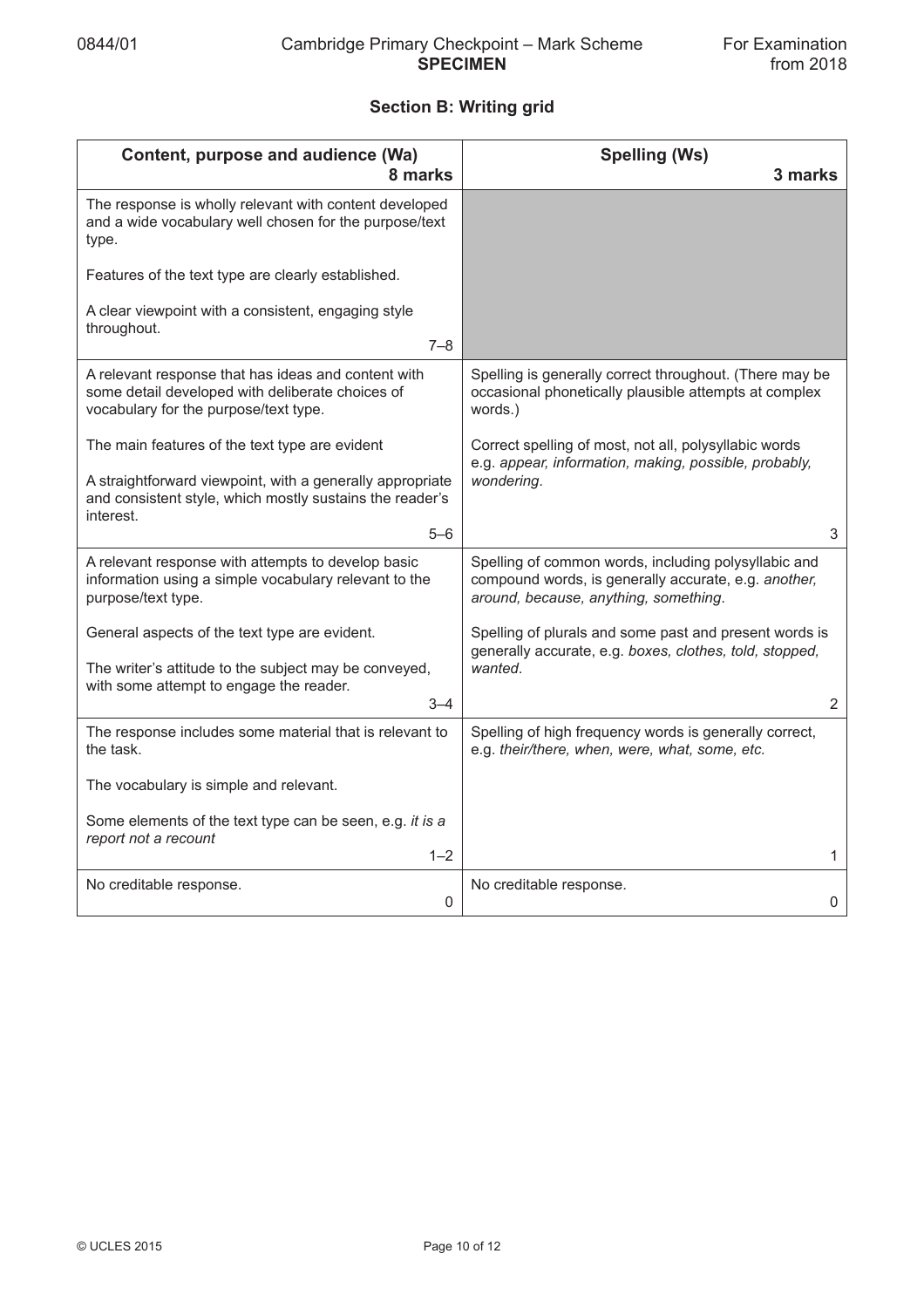| Text structure and organisation (Wt)<br>7 marks                                                                           | Sentence structure and punctuation (Wp)<br>7 marks                                                                                                                                                                       |
|---------------------------------------------------------------------------------------------------------------------------|--------------------------------------------------------------------------------------------------------------------------------------------------------------------------------------------------------------------------|
| A clear structure with well-organised writing in<br>paragraphs.<br>Chronological or logical links help the development of | The use of complex sentences provides clarity and<br>emphasis, e.g. by positioning of clauses, using a wide<br>range of connectives (although, meanwhile), varying<br>word order or detailed expansion of phrases.       |
| ideas.<br>Cohesion within paragraphs is achieved using devices                                                            | Grammar is almost always accurate throughout the text.                                                                                                                                                                   |
| such as connectives.                                                                                                      | Punctuation is used accurately to demarcate sentences<br>and for speech - errors may occur where structures are<br>ambitious.                                                                                            |
| $6 - 7$                                                                                                                   | Commas are always used in lists and usually to mark<br>clauses.<br>$6 - 7$                                                                                                                                               |
| Paragraphs are used to help structure the text where<br>the main idea is usually supported by following<br>sentences.     | Some complex sentences are used to create effect,<br>such as using expanded phrases to develop ideas (e.g.<br>noun, adverbial, adjectival, and verb phrases), or a<br>range of connectives (e.g. if, so, because, then). |
| A logical sequence with attempts to link ideas evident,<br>but not consistent.                                            | Grammar in complex sentences is generally correct in<br>terms of tense and verb form.                                                                                                                                    |
| Some use of organisational devices such as sub-<br>headings, etc.                                                         | End of sentence punctuation is nearly always accurate<br>throughout the text. Capitalisation is always correct.                                                                                                          |
|                                                                                                                           | Speech marks may be used around words spoken but<br>other speech punctuation may not be accurate.                                                                                                                        |
|                                                                                                                           | Commas are always used in lists and occasionally to<br>mark clauses.                                                                                                                                                     |
| $4 - 5$                                                                                                                   | $4 - 5$                                                                                                                                                                                                                  |
| Paragraphs/sections are evident with related points<br>grouped together.                                                  | A mix of simple and compound sentences.                                                                                                                                                                                  |
| Some attempt to sequence ideas logically.                                                                                 | Compound sentences use simple connectives to join<br>clauses, e.g. and, but.                                                                                                                                             |
| Movement between paragraphs or sections may be<br>disjointed.                                                             | Generally correct grammar, i.e. subject and verb<br>generally agree. Past and present tense of verbs are<br>generally consistent.                                                                                        |
| $2 - 3$                                                                                                                   | Demarcation of straightforward sentences is usually<br>correct. Commas are often used in lists.<br>$2 - 3$                                                                                                               |
|                                                                                                                           |                                                                                                                                                                                                                          |
| Some basic sequencing of writing which is grouped by<br>content.                                                          | Mainly simple sentences.                                                                                                                                                                                                 |
|                                                                                                                           | Some variation in sentence openings.                                                                                                                                                                                     |
|                                                                                                                           | Generally correct grammar.                                                                                                                                                                                               |
| 1                                                                                                                         | Simple sentences are usually demarcated accurately,<br>i.e. capital letters and full stops.<br>1                                                                                                                         |
| No creditable response.                                                                                                   | No creditable response.                                                                                                                                                                                                  |
| 0                                                                                                                         | 0                                                                                                                                                                                                                        |